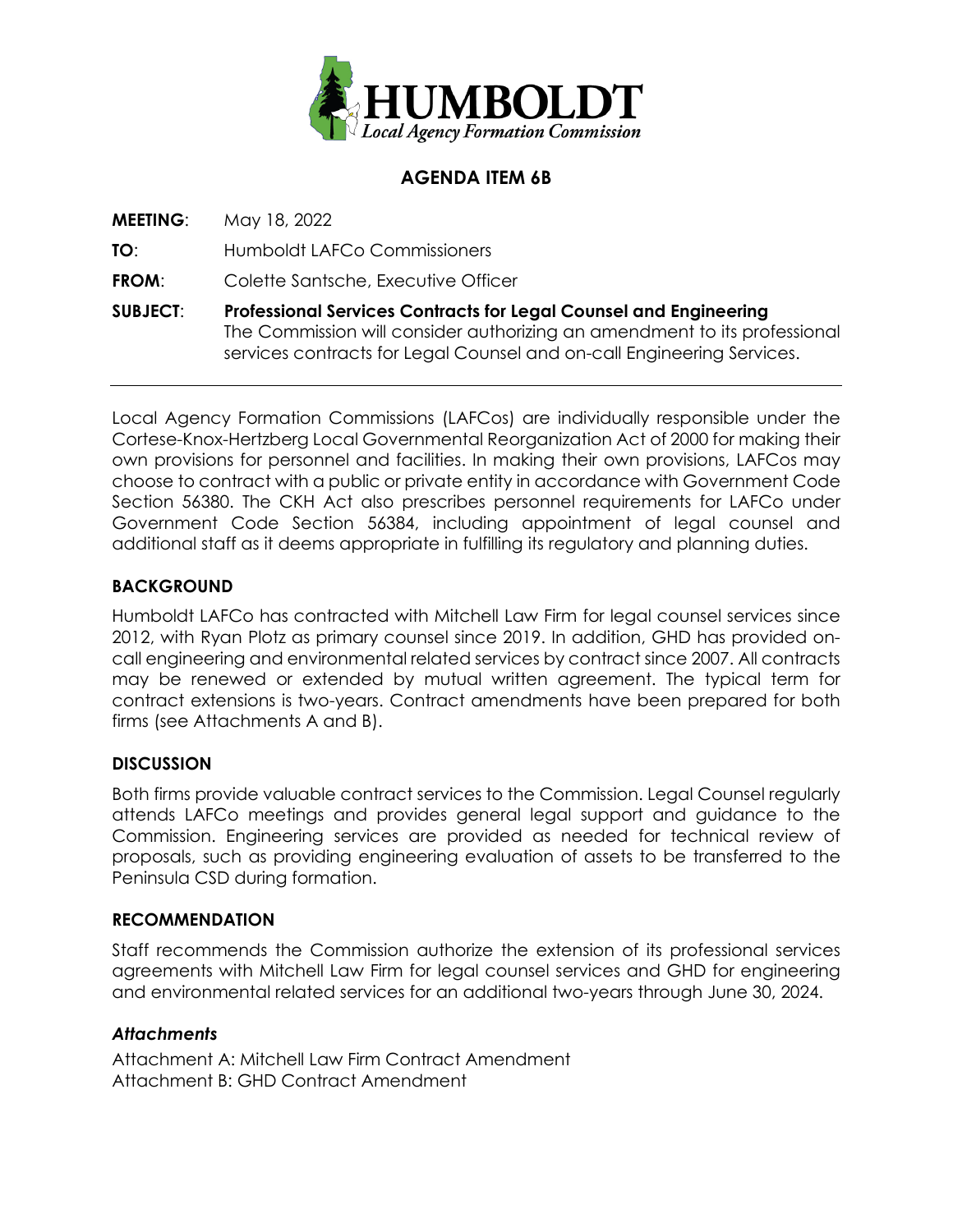

## **AMENDMENT NO. 6**

## **AGREEMENT TO PROVIDE LEGAL SERVICES TO THE HUMBOLDT LOCAL AGENCY FORMATION COMMISSION**

This Amendment (Amendment No. 6) is made and entered into by and between the Humboldt Local Agency Formation Commission ("LAFCo") and The Mitchell Law Firm, LLP ("Attorney"). LAFCo and Attorney agree to the following terms and conditions by which Attorney will be engaged to represent LAFCo in connection with the provision of legal services.

## **RECITALS**

**WHEREAS**, Government Code Sections 56380 and 56384 provide that the Commission may contract for professional and consulting services to carry out and affect the functions of the Commission; and

**WHEREAS**, the original Agreement with Attorney provided for services through the 2013-2014 fiscal year, and was extended by Amendment 1 through the 2014-15 and 2015-16 fiscal years, Amendment 2 through the 2016-17 and 2017-18 fiscal years, Amendment 3 through the 2018-19 and 2019-20 fiscal years, Amendment 4 to change the individual designated as general counsel and assistant counsel by LAFCo, and Amendment 5 through the 2020-22 fiscal year; and

**WHEREAS**, LAFCo wishes to extend the term of the Agreement through the 2022-23 and 2023- 24 fiscal years.

**NOW THEREFORE**, the parties agree to amend the Agreement as follows:

## **1. Term**

Section 1 of the Agreement is hereby amended in its entirety to read as follows:

The term of this Agreement shall be effective through the 2022-23 and 2023-24 fiscal years, unless terminated in accordance with Agreement Section 12. This Agreement may be renewed or extended by mutual written agreement of the parties hereto.

#### **2. Scope of Services**

Section 2 of the Agreement is hereby amended in its entirety to read as follows:

Attorney shall serve as legal counsel to LAFCo and shall perform and provide legal services as may be required from time to time by LAFCo and its officers as set forth below by this Agreement ("Legal Services").

Ryan T. Plotz shall be the individual designated as general counsel by LAFCo. Russell S. Gans shall be the individual designated as assistant counsel by LAFCo. No change in these assignments shall be made without LAFCo consent.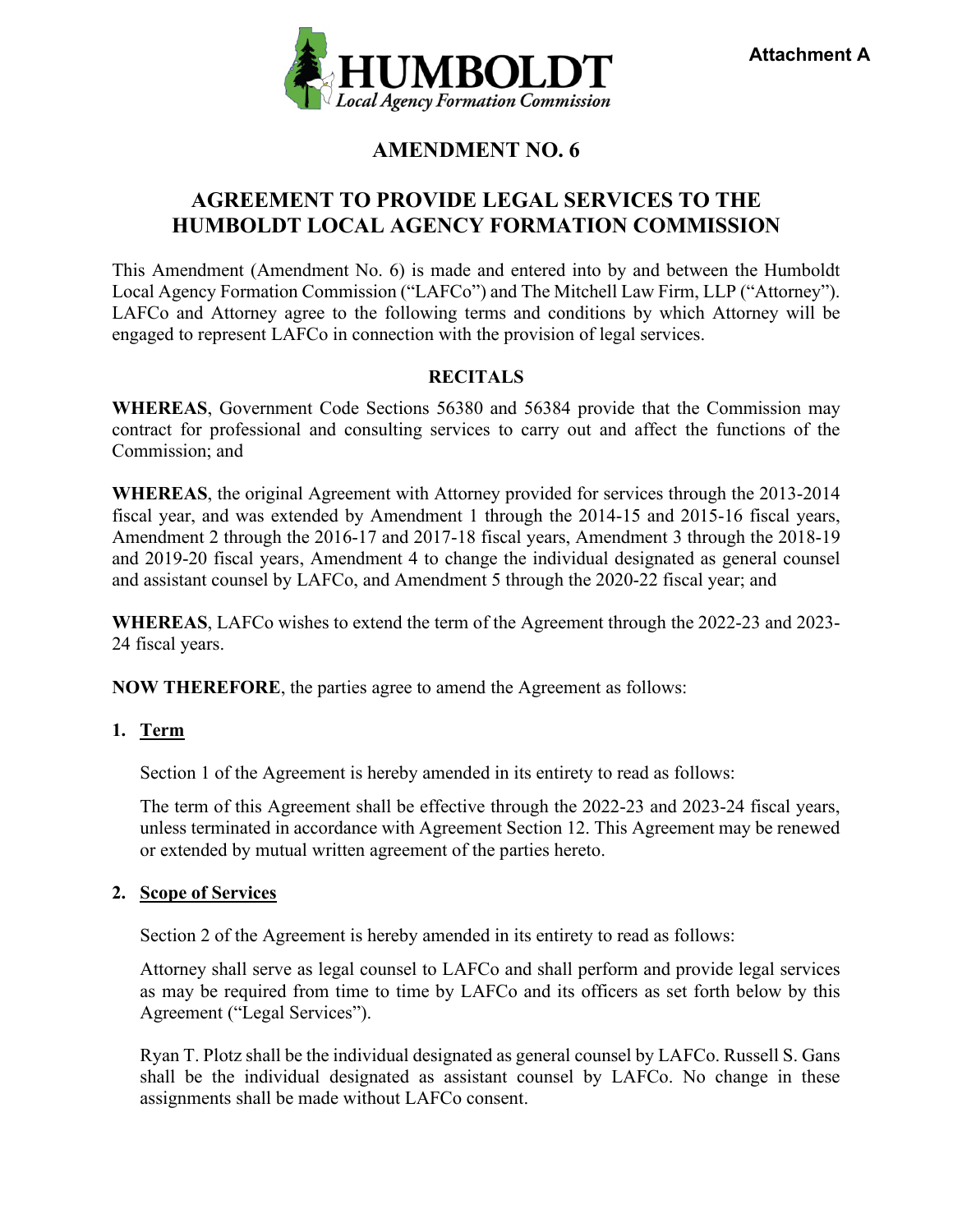### Legal Services:

- o Routine legal advice, telephone and personal consultations with members of LAFCo and LAFCo staff.
- o Review and/or preparation of staff reports, applications for changes of organization or reorganization, environmental studies (California Environmental Quality Act), policy and procedures, ordinances, resolutions, agreements, contracts, indemnification agreements, forms, notices, certificates, and other documents required by LAFCo.
- o Special legal services, such as confidential legal opinions, litigation and formal administrative hearing matters, employment matters, fees and charges matters, and other matters mutually agreed upon.
- o Attendance at LAFCo regular and special meetings.
- o Attend meetings with members of LAFCo and LAFCo staff when necessary.

### **3. Rates for Services**

Section 3 of the Agreement is hereby amended in its entirety to read as follows:

For all legal services provided to LAFCo, Attorney will bill the blended hourly rate of One Hundred Ninety-Five Dollars (\$195.00) per hour for partners, One Hundred Seventy Five Dollars (\$175.00) per hour for associates, and One Hundred Dollars (\$100.00) per hour for paralegals.

#### **4. Binding Effect**

Except as specifically amended by the terms of this Sixth Amendment, all provisions of the Agreement and subsequent Amendments shall remain unchanged and in full force and effect.

IN WITNESS WHEREOF, LAFCo and Attorney have executed this Amendment as of the date of last signature below.

## **HUMBOLDT LOCAL AGENCY FORMATION COMMISSION**

Virginia Bass, Chair

By: \_\_\_\_\_\_\_\_\_\_\_\_\_\_\_\_\_\_\_\_\_\_\_\_\_\_\_\_\_\_\_\_\_ Date: \_\_\_\_\_\_\_\_\_\_

## **THE MITCHELL LAW FIRM, LLP**

By: \_\_\_\_\_\_\_\_\_\_\_\_\_\_\_\_\_\_\_\_\_\_\_\_\_\_\_\_\_\_\_\_\_ Date: \_\_\_\_\_\_\_\_\_\_

Ryan Plotz, Partner